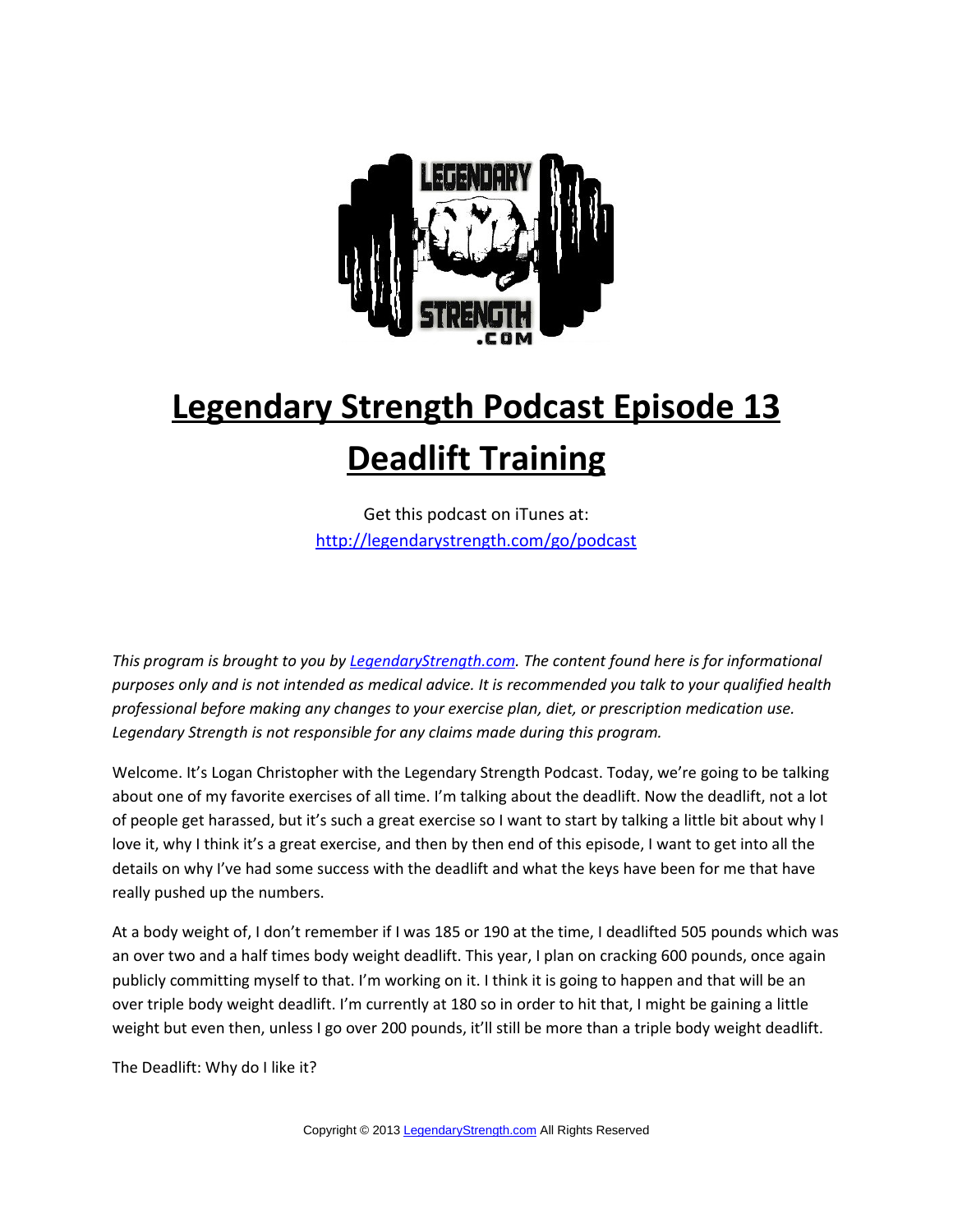Well, for one reason it's one lift that I'm actually somewhat built well for. Of all the things I'm doing, the handstands, gymnastics, and all that stuff, I'm quite tall at 6'2" and weight about 180 pounds right now so I'm not really built for these things but the deadlift is one thing that I am fairly well built for, much better than the squat or the bench for instance. I am not built for the squat at all. Just having that natural predisposition towards it, I've taken to the deadlift a lot more than I have towards the squat. Now the squat's a great exercise, too. I just prefer the deadlift and like it a lot.

One of the other reasons I really like it is it goes in along the lines of my deceptive strength idea where I want to be as strong as I possibly can be but I don't want to be huge. I don't want to look like I'm that strong. Sure, I want to look good and everything but I don't want to become huge in order to do this. I want to pull 600 pounds but I don't want to have to weight 250 or 300 pounds in order to be able to do it. I want to stay relatively at my body weight right now. It can go up a little a bit more. I'm actually at the minimum of what I want to be as far as going down so it might increase a little bit but that's really part of what I want to do. I don't want to gain a lot of weight because one, that would really interfere with all my bodyweight goals as well, making them all harder.

Another reason I really like the deadlift is because it's primal. There's something satisfying about just seeing how much weight I can lift up off the ground. You're not putting it overhead or anything. That's all great but just picking up a massive amount of weight from the ground and lifting it is really cool on that level. It is an exercise that you could handle a lot of weight and when you handle a lot of weight in whatever you do, it just seems more fun.

I remember the first time I ever got into strength training at all, my brother was putting me through some workouts in order to prepare me for the high school football season. Let me remind you in case you forgot that I was really scrawny and weak as a kid. I had no natural strength. Let's just put it that way.

I was working on the deadlift. That was one of the many exercises I was doing. I remember one day I was actually able to pick up more than a hundred pounds. Getting into the triple digits, I was actually for the first time really excited like I'm actually handling a decent-sized weight right now. There wasn't even a wheel on each side. I forgot if we had standard plates or not but it was something just to break that hundred-pound limit. Obviously, I lifted a lot more up to this point but that was something that really stuck with me at the beginning. It is a lift that you can handle a lot of weight and that's really good.

Moving on, I want to talk about the whole deadlift form issue. The deadlift, more than a lot of other things people say, you need to have correct form. I am not a huge believer in "correct form" but definitely with the deadlift there are certain things you need to take into consideration. For whatever reason, a certain number of people can seem to get away with round back deadlifting and not suffer any sort of consequence from doing such. I am one of these people. There are several other even elite-level lifters who don't deadlift with classic form.

Just because certain people are doing this doesn't mean that you should. You really have to figure out if it works for you body or not. Teaching anyone, I encourage them to start with that correct form, keeping the back, the lower back especially, really arched, getting into the position, and going from there. What Copyright © 2013 [LegendaryStrength.com](http://www.LegendaryStrength.com/) All Rights Reserved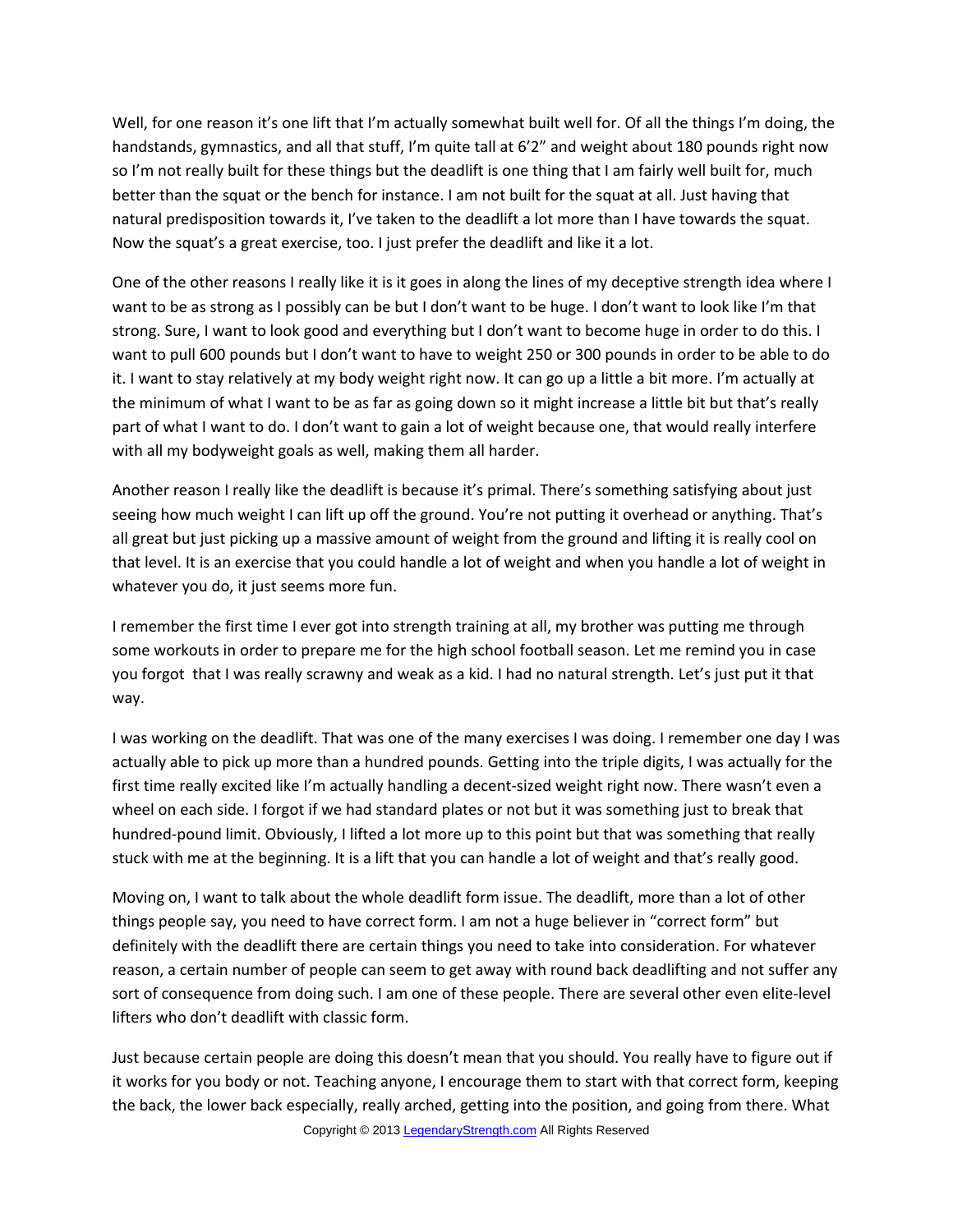seems to happen to some people if they're not used to this position at all, everyone kind of reverts to round back once the weight gets really heavy. It's kind of interesting. If that's your strongest position, why are you coming out of this with the weight just pulling you out but if you're able to lift something with more of a round back and you're actually stronger there.

There is some debate to it. Still, you should get good coaching on the deadlift as far as doing it right in order to get started. I would encourage everyone to definitely start with that classically correct form just to make sure you don't hurt yourself. It does seem to be biomechanically a better position. For whatever reason, as long as I'm listening to my body even if I'm not in that perfect position, the deadlift does not seem to hurt my body, even if I'm working with massive weights. Once again, this is something that you're going to have to figure out for yourself to work with, and see what happens to work for you.

One of the reasons I like the deadlift as well is because I've had quite a bit of success in it and anything you have success with, you seem to like more. I like the idea-I think that *Eric Guttmann* was talking about this—of choosing your nemesis exercise. What's the one exercise—and you'll probably know this off the top of your head—that more than anything, you don't want to do at all just because it's so hard and so difficult? There is definitely good reason to go after and work on that exercise because if it's a nemesis, it basically means whatever it is, you're weak at it. That's why you don't like it so much. It can be because you don't like it or it can actually be like a weakness in your body whereas if you spend time to bring that up, you're going to do much better.

Still, there is also value in working with the exercises you like a lot. What happened for me was after I had gotten through the whole biofeedback training, which I'll talk a little bit about because it really ties into how I do the deadlift, over the period of summer—I forget, this was maybe two years ago—a couple of months, my deadlift just kept going up and up and up. It didn't seem to end. It was closing in towards that 500-pound mark but then I went back to gymnastics and stopped deadlifting so much and all that. By following my biofeedback, I was able to do it without this classic form and just saw my numbers keep increasing and going up and up and everything like that. I wasn't hurting myself at all so that was really cool.

Later once I got back into the deadlifting, I was pursuing that 505-pound goal and I was able to hit it. Again, I was using biofeedback training a lot. That is testing your exercises to see how your body is reacting to them, whether it's a good exercise to go with or variation and all that. In this time—this is contrary to what most people will tell you to do with the deadlift—the deadlift is usually trained at most I'd say once a week in most programs. Some beginner stuff, just getting used to it can be twice a week, something about most elite people—I'm not necessarily calling myself elite at this—train in this exercise not very often.

For instance, [Dru Patrick,](http://drupatrick.com/) who I'll be talking a little more about who was at th[e Superhuman Training](http://superhumanworkshop.com/) [Workshop,](http://superhumanworkshop.com/) ends up training his deadlift once every two and a half weeks, something like that. That's not very often at all yet he is able to get much stronger doing that. For me, during this time when I was going up to 505 pounds, I was actually training to deadlift or some variation of it for at least three times a week. The only reason I was able to do it with that sort of volume, although these weren't necessarily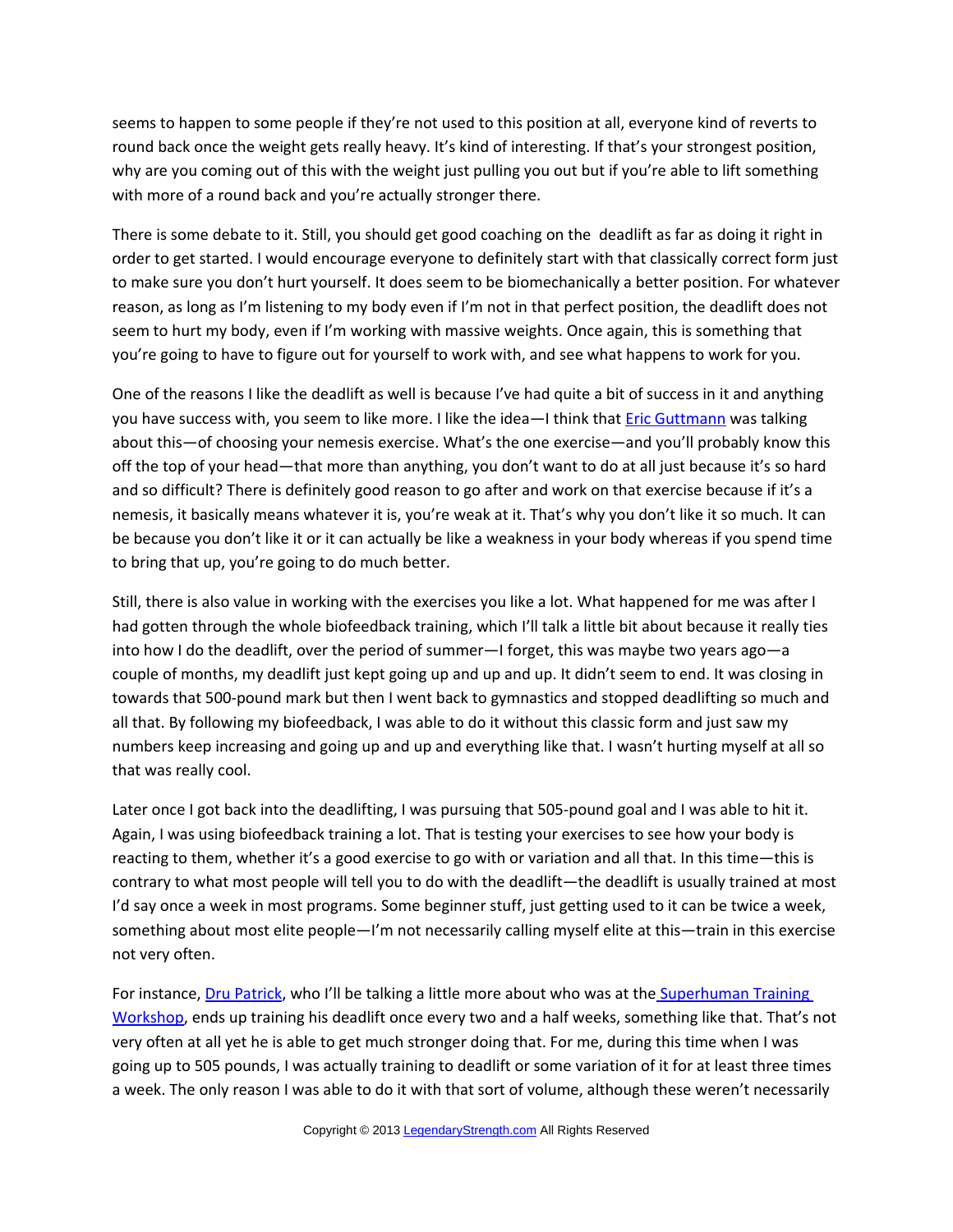all high volume days, doing it with that sort of frequency was because I was listening to my body's biofeedback and I was varying the intensity of the exercise. I was never going all out super intense. If you do that or try to do that three times a week, it's not going to work.

There are basically two ways that you can train successfully. You can do quite a bit of frequency and volume as long as the intensity of everything you do is moderated. By intensity, I'm not talking about how heavy of a weight it is but how much effort you put into that. You can do a lot of training if you don't do all that much effort into it, which is also a big part of the biofeedback training. It works very well.

A different model is you can go balls to the wall in everything you do. If you do this though, you need time to recover. You need lots of time to recover. Most people that go with this route don't allow enough time to recover and that's really what leads to injury and all that. So these are two different models. I highly encourage you to experiment and find what works for you.

For me, especially since a lot of what I do is more skill oriented so it requires more consistent practice, I'm really working with the moderated intensity, much more frequent practice. Doing this with the deadlift, even though I'm handling heavy weights, I can work with different variations of the exercise and can actually do it three, sometimes four, times a week with some variation and actually be setting PRs. I've never been a big person with light, medium, or heavy days or anything like that. If I'm going to lift, I'm going to try to set PRs. I don't like to ease back. That doesn't mean I'm going balls to wall but I'm still going to be working to some degree. Eventually, following this, I was able to hit the 505-pound goal. After that, I changed what I was working toward, stopped deadlifting for a while, and have just recently gotten back into it with, I guess I could say, full force going after that 600-pound mark.

Now I want to talk about what my training is. I mentioned a little bit about it but let's go into more detail about the number one key that has worked for me in increasing my deadlift: variation, variation in a couple of different things. First of all, in the exercises that I used and then variation in weights, reps, and sets.

Let's talk about the exercises first. When I talk about how much I love the deadlift and everything, usually the way I lift, the classical one, is I use a conventional stance and I pull from the ground. That is the main lift and what I'm really seeking to go up because when I do compete in anything like the technical strength challenge, that's the deadlift that's used. If I did other competitions, that would be the lift that is used so that's my main benchmark and what the goals happen to be.

But that's not the only lift that I train with. Right now, I've actually just been working with that and the [Jefferson deadlift](http://www.youtube.com/watch?v=JKlcfzFzflk) which is where you straddle the bar where one foot's in front of it and one foot is behind. I've been working with just those two variations. I need to start bringing back in more of the variations like I did when I was pursuing that 505 and what led me to hitting it.

Let me mention why I like something like the Jefferson. One, it's a forgotten old-time lift that not many people do so just for that reason alone, I seem to like it more. I really enjoy the exercise by itself for a couple of reasons. One, because you're straddling the bar, you have one foot ahead of the other, you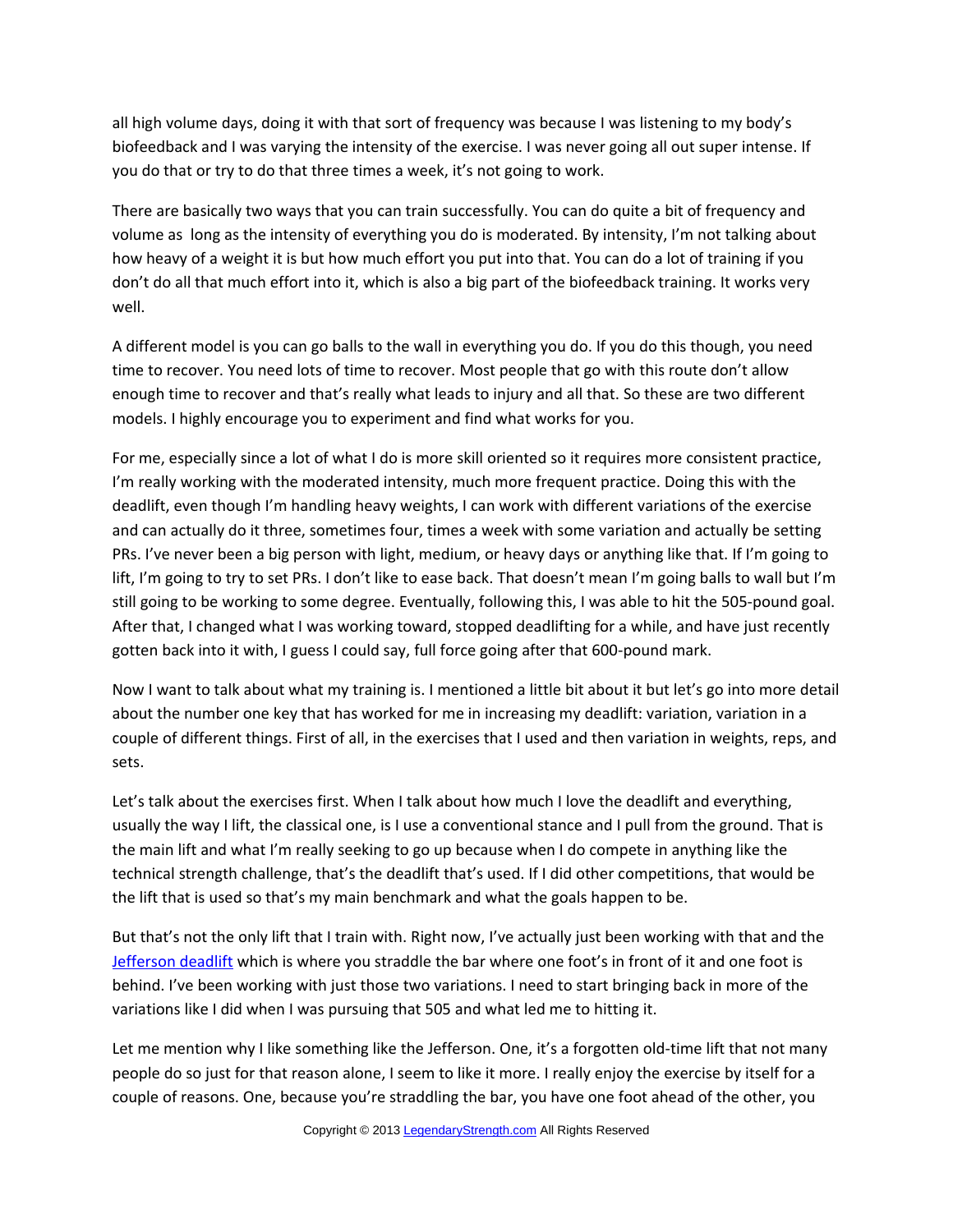have an offset stance. You're bringing into play a lot more, stabilizing your muscles like your obliques, and you'll feel this exercise all throughout your back, your rhomboids, everything when you're doing it because you're in this offset position. You have one hand behind the front leg and one hand in front of it so it's just an awkward position yet it is quite a stable position.

 In some ways, it's better than the conventional deadlift because even though you lift real close to your body—in a conventional deadlift, pretty much everyone will say you don't want the bar out in front of you. Actually, I think everyone would say that—you're still, because the weight is slightly in front of you because your legs are in the way, you're not pulling directly in the center of gravity that you have for your body. There is some potential for hurting yourself because if your back isn't in place, you can end up being pulled out of place just because the weight is a little in front of your center of gravity. With the Jefferson, you're actually going in line with the center of gravity so overall, even though it is a bit of an awkward, twisted position, I would say it's actually a safer position.

Another way you can actually have this more safe position is to do trap bar deadlifts. In the past, I really liked these. I have a trap bar but just haven't used it recently. I enjoy the Jefferson more. That way I don't have to be offloading and unloading a bar all the time. The trap bar is another way you can do that where the weight is centered where your center of gravity is, your balance, and everything so it's a safer position to do. For those reasons, I like the trap bar.

I also really like the Jefferson deadlift. That is something that I work with a lot. I'll talk about tracking some more but I keep track of all the lifts that I do and everything with the deadlift but I basically go one-to-one ratio of working conventional to Jefferson. Going back the biofeedback idea, I just try out each exercise and see which ones feel better. Lately, that's all I've been working with, those two variations. I'm going to start bringing back in a lot more of these other variations.

One other variation of the deadlift is the sumo deadlift. The sumo deadlift sort of mimics the squat position more. People with different body types will favor this one and it's completely legit in competition. It's a completely different feel for the exercise. I'm still not very comfortable with the position. I don't like it that much but as a variation I throw it in. Sometimes, it feels really good. You're working the body differently by doing a sumo deadlift than a conventional deadlift. By getting those reps in that way, you're able to increase weight. You can do it that way which should lead to increasing what you can do with your conventional style. If you prefer sumo, then lift primarily that way but sometimes do conventional. You may find that it works well for you.

Those are some of the normal range positions or ranges of motion. You have the conventional deadlift, the sumo deadlift, a trap bar deadlift, and the Jefferson deadlift. Let me also say with the Jefferson deadlift, you can have your right foot forward, you can have your left foot forward. Likely, you're going to find one of those is better than the other. For me, it's my right foot forward but I still do reps with my left foot as well. It just has a different feel. Also with the Jefferson, you can position your body differently. You can use more of a high hip position, a lower hip position. You can be turned more to the side and face parallel with the bar or still face primarily towards the front so you're perpendicular to the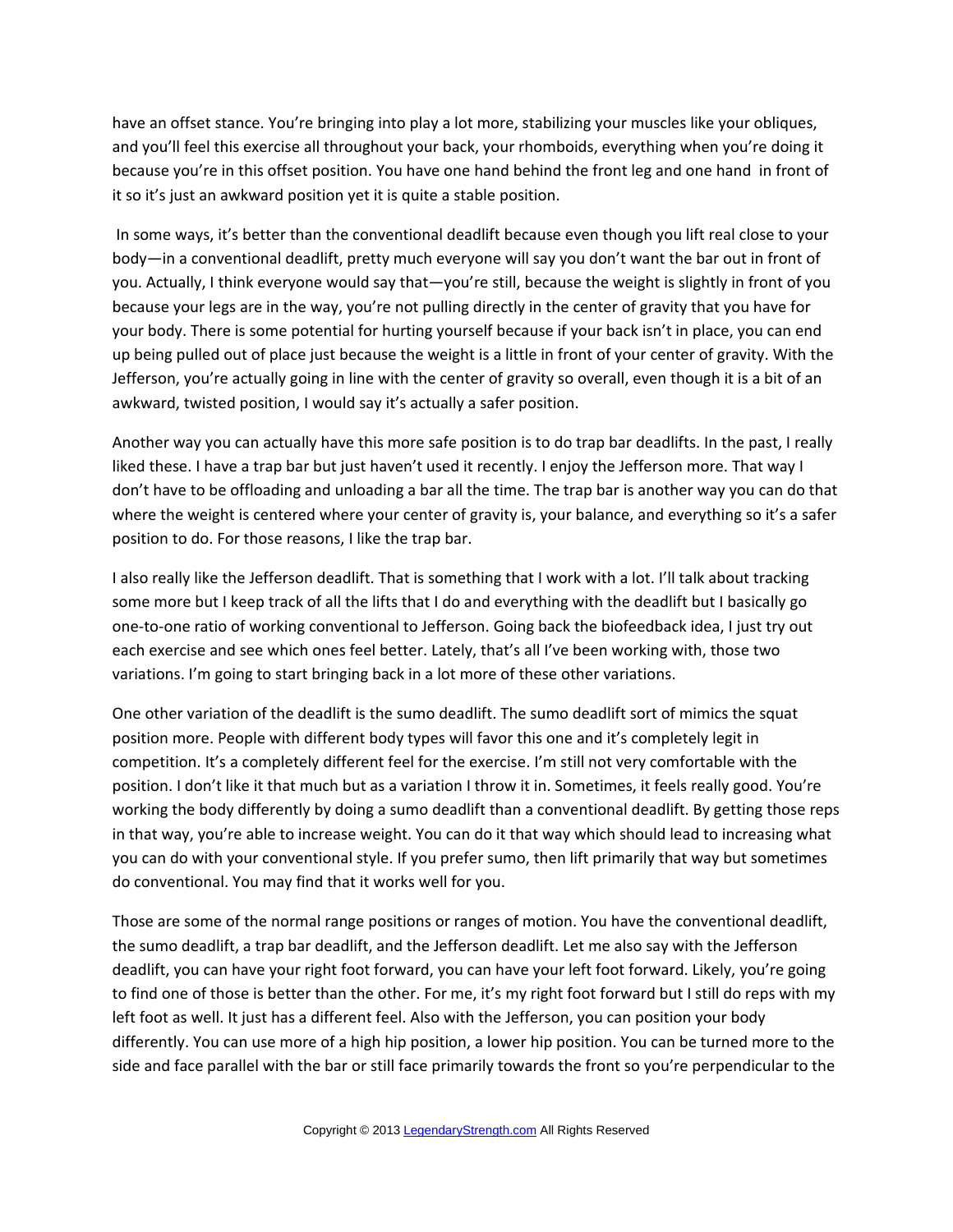bar. There are all sorts of variation you can play within that one exercise alone. That's why I like it so much. Those are some of the normal deadlift variations I do.

Another thing I really like to work with is changing the range of motion. This is huge for really putting up your deadlift. One that isn't used too often, I don't see it too much, is an extended range of motion so you raise up your feet. There really doesn't need to be a whole lot of range of motion that needs to be added to it. You shouldn't just work on keeping on increasing it. Just adding in a couple of inches can dramatically change this lift, especially if the hard part for you is breaking the weight off of the floor. Then you'll want to work there. You're going to analyze and find what you're weakness is. In this case, it would be breaking it up off the floor. The extended range of motion deadlift specifically would help you because by working from an even worse range of motion, you're going to be building power there. Then when you go back to a normal range of motion, then you're going to be much better at doing it.

Let me say this also at this time. Actually, the deadlift just because of the weight of the plates, although that's a standard and everyone uses that, it really isn't a full range of motion itself. A full range of motion I guess would be touching your hands to the ground so it is sort of just arbitrary that it happens to be there but that is what's used in competition. It seems to be a standard that works for people so let me just say that.

In the extended range of motion, you can just work a little bit to further your range of motion. Like I said, this can really help you if you're having trouble getting the weight off the ground in the beginning. That's something you're really going to want to look at if you're pursuing deadlifts to a big degree. What is your weakness in the lift? It's not just the whole lift but there is some part of it that is holding you back because you have more than enough strength in other parts of it.

For me, it's not the ground so much. Although I like to throw these extended range of motion in every once in a while, it's really not my primary go-to exercise that I need for assistance. For me, my dead spots are somewhere around the knee region, basically a little under the knee. The best way for me to work those is set up the deadlift in a power rack at different heights that correspond to that. If I'm right around the knee range of motion, then it's very hard for me to lift it.

We were actually at the [Superhuman Training Workshop number 3](http://legendarystrength.com/podcast-super-human-workshop-recap/) this past weekend and Dru was teaching the deadlift. We started off with these partial deadlifts. He set it up at one height. Depending on the height of the person and everything, it changed where the lift was. For a lot of people, it was over the thigh. For me, it happened to be right where the kneecap was. One, it was very uncomfortable to be in the position and I didn't have much power pulling from there because that is one of the weakest points for whatever reason, my leverage, my body in that and I don't have that. What that means is I need to work exactly in that range of motion despite the fact that it's uncomfortable to get a lot stronger.

The reason I'm able to pull better than what I could actually do in the rack there was because I used momentum coming up off the ground to blast through that area. If I work specifically on that dead spot a lot more, I'll have more strength there and with that, combined with the momentum of the floor, I'll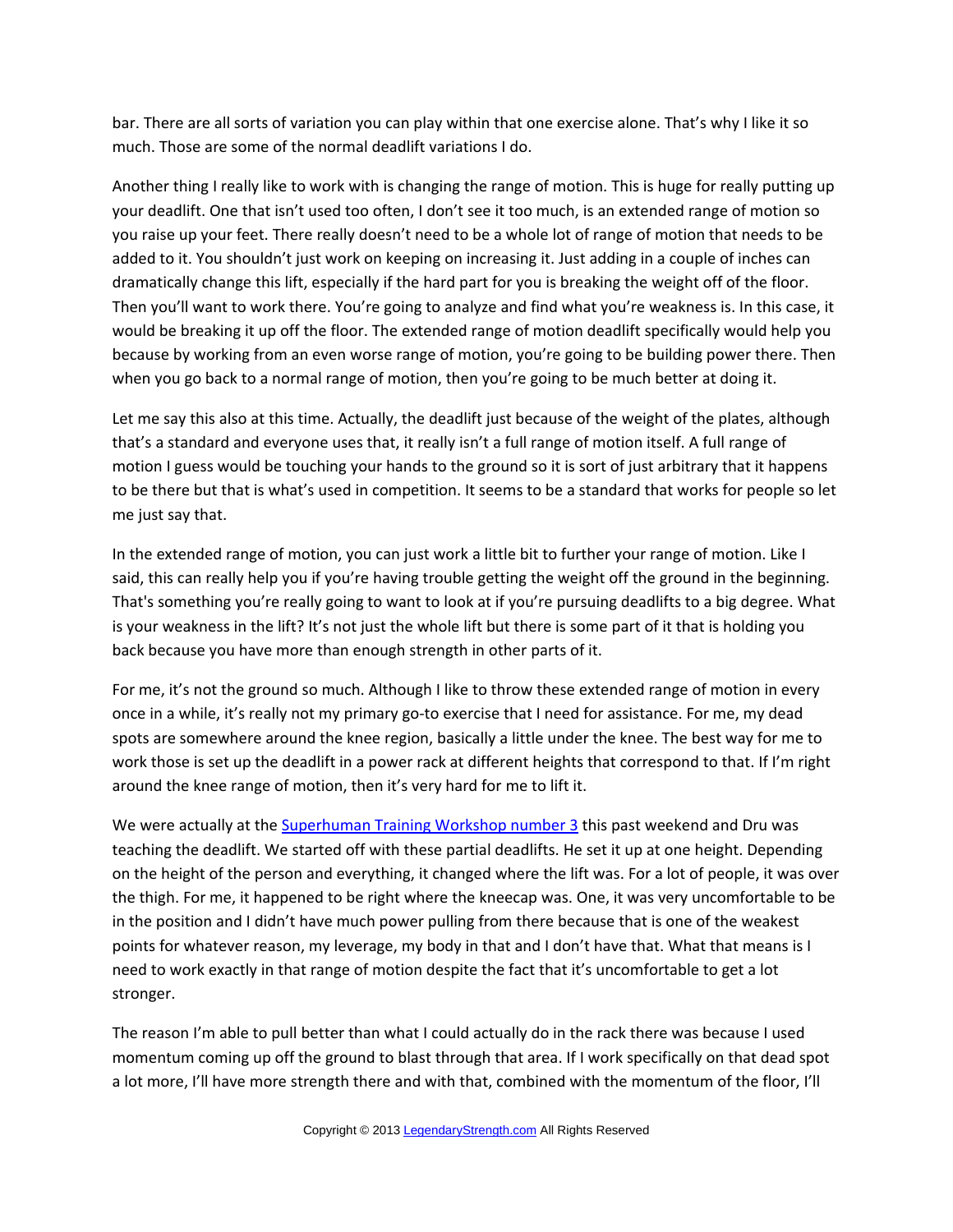be that much stronger for the whole lift. With the power rack, and this can be done in certain ways even if you don't have a power rack, you set up the pins at different heights and work that.

A great lift that I really like that can really work the grip a whole bunch is just doing the hand and thigh lift. This is an extremely short range of motion. It's not even really a deadlift. It's not a support because you are actually lifting in place although you can hold it at the top. You're doing a very small range of motion lift where basically you are just picking it up off the top of the pins and lifting less than an inch in many cases. Often times, they call it the hand and thigh lift because you're not really using the deadlift position so much but you're actually getting your thighs a little under it and able to lift up with those as well as you do it. So it's something fun to play it with.

Working partials in all different ranges of motions is great. One thing I haven't been using recently but I used back when I did 505 was [the plateau buster.](http://legendarystrength.com/swing-handle-review/) This is a specific item from Ryan Pitts. It's a swing handle so you can do really heavy kettlebell swings with it, which is great fun, loading up like 200 and having a two-handed device to do that. It's also great for deadlifts. It sits in a partial range of motion. You're going to be a little wider than normal but this is something that I've used a whole bunch. It was fun and Lgot over 700 pounds on it. I had to modify it to be able to fit more plates and actually used pretty much all of the plates that I had at the time. it was very fun and it was an easier way to set up than actually getting the bar and the rack, unloading it, then loading it back up. I used this plateau buster swing handle often in order to be able to work this partial range of motion.

Those are the variations in the exercises of the deadlift that I used. Like I said, using the biofeedback training I can go into the gym and I can test out exercises, find out what works well for me and what feels the best on a given day, then I'll do that. Lately, I've just been going back and forth between the conventional stance and Jefferson deadlift and like I said the ratio seems to be one to one. How well those feel, on one day the conventional will feel better, one another day the Jefferson will feel better but I need to start working in more of these partials, specifically the partial because that is my weak point. I know by working on that, it'll bring up everything else.

Another thing I need to do is change my position slightly. I've always gone with a high hip deadlift, meaning I'm using much more of my back in order to do this. I need to be sure to squat more into position so I can use my legs as well to help with the drive. I'm altering my position a little because I know that even though it's not as grooved in as the other one and it feels a little more difficult in some ways, I know by working on it and making that a habit, it's going to be much stronger and lead to those bigger numbers that I'm going for.

The other cue of my training, like I mentioned, we have this variation of exercises but also variations of the weight, reps, and sets. This is something I like to do with everything that I do, all exercises. The deadlift just happens to be one of all exercises. It's something that I probably do even more variations of than a lot of the other stuff and I think that's a big reason for my success here versus some other places I haven't done nearly as much variations in. I need to seek that out as well.

What do I mean by variation of weights, reps, and sets or what I like to call waving the loads? If you work with a heavier load, that means you're going to have to do less sets and reps. Sure you can do a lot Copyright © 2013 [LegendaryStrength.com](http://www.LegendaryStrength.com/) All Rights Reserved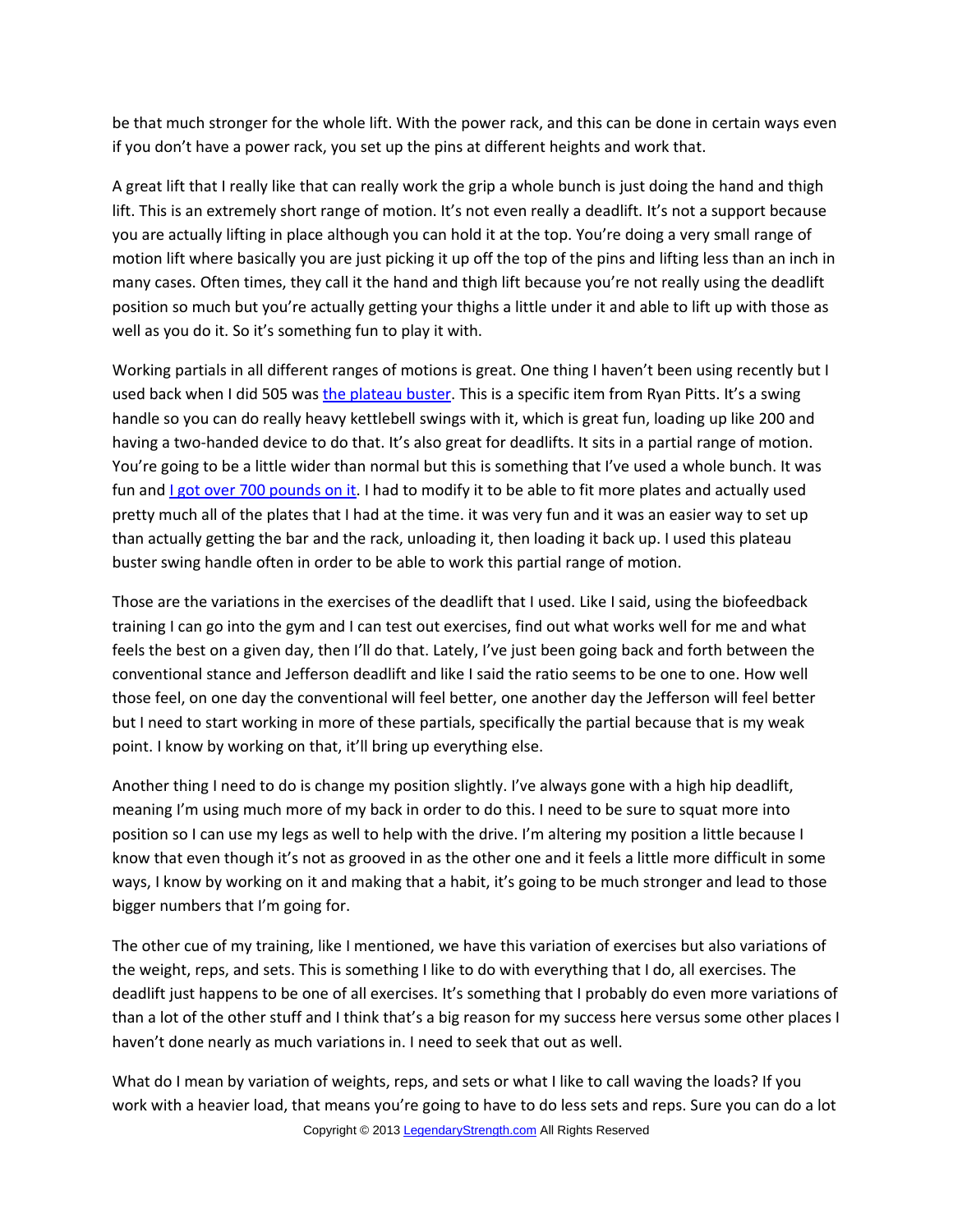of sets but the reps will definitely be lower. If you work with a lighter load, whatever light and heavy happens to be for you, then you're going to be able to do more reps and sets. Depending on what weight you're going with, that is going to dictate how many reps and sets you do. This is a way of focusing on just what you can do with a given weight rather than saying okay, I'm doing a 5x5 schedule or 5/3/1 where I'm only doing singles. If you do that, by having that frame, you're dictating exactly what sort of weight you're going to be able to use.

By changing it up here, what I find is if I increase what I can do with even something as light as 50% of my weight and sometimes even less than that, if I increase what I can do there, that in turn will lead to me being able to lift a heavier weight, to go for that big single. If I increase what I can do with that big single or with 90% intensity weight, something very high—and I can do that for doubles and triples—I increase that a little bit, that's going to increase what I can do with the easier weights. It all goes up together.

Just to give you an idea of this, these are the goals I set out this month that I'd like to hit: I wanted to do a single with 455 and I happened to hit that at the [Superhuman Training Workshop](http://superhumanworkshop.com/) so that got right out of the way real quickly. I wanted to hit 405 for a triple and also do a total of ten reps in a workout. I haven't done that one yet but it should be pretty easy if I hit 455. I should pretty easily be able to hit a triple with 405. With 365, I want to hit a set for five and also do 20 reps total in a workout so that can be four sets of five. With 315, I'd like to hit ten reps, a total of 30 in a workout. With 275, hit one set of 20 reps and hit a total of 60 reps in a workout.

If my max right now is 455 that means basically 50% is 225. If l look at my all-time max, this is about 40% to 45% of what I've lifted before, somewhere in that range. With 225—I just did this the other day and I'm a good amount sore from it—I hit a total of 100 reps and I did 25 of those in one single set. I did 25, then 15, then, 6 sets of 10 after that. That all happened in about 28 minutes.

Working these different ranges, I'll go in there, I'll test, and find out which variation of the exercise I want to work with. Then I will start with a light weight and see that that feels good. Then I'll increase it in weight. I know, with my body and having done this for a while, that I basically go back and forth or I sort of ramp up to working with a heavier weight then I go back down. So having just come off of doing 455 at the workshop, I think the next deadlift workout for me after doing that was 315, which I was doing four sets of six. I'm getting closer to my goals here but didn't quite hit the set of ten that I wanted. I think I did a total of 24 reps, four sets of six. So I did 315 and that felt pretty easy.

I decided to go in and work with something really light, the 225, and decided to go after this goal. Now I had to stretch a little bit. This was not an easy goal to hit. I definitely got pumped up and was a little bit tired, even a bit woozy at the end, hitting that hundred but I wanted to go for that and see what I could do with it. So I was very happy to be able to hit that. That's what I mean.

After I recover from this, I'm going to have to do really light deadlift workout. Right now, I'm currently doing deadlifting twice a week. As far as my schedule, that works well because I actually train in different places on different days. Instead of just deadlifting whenever it feels great for my body, I am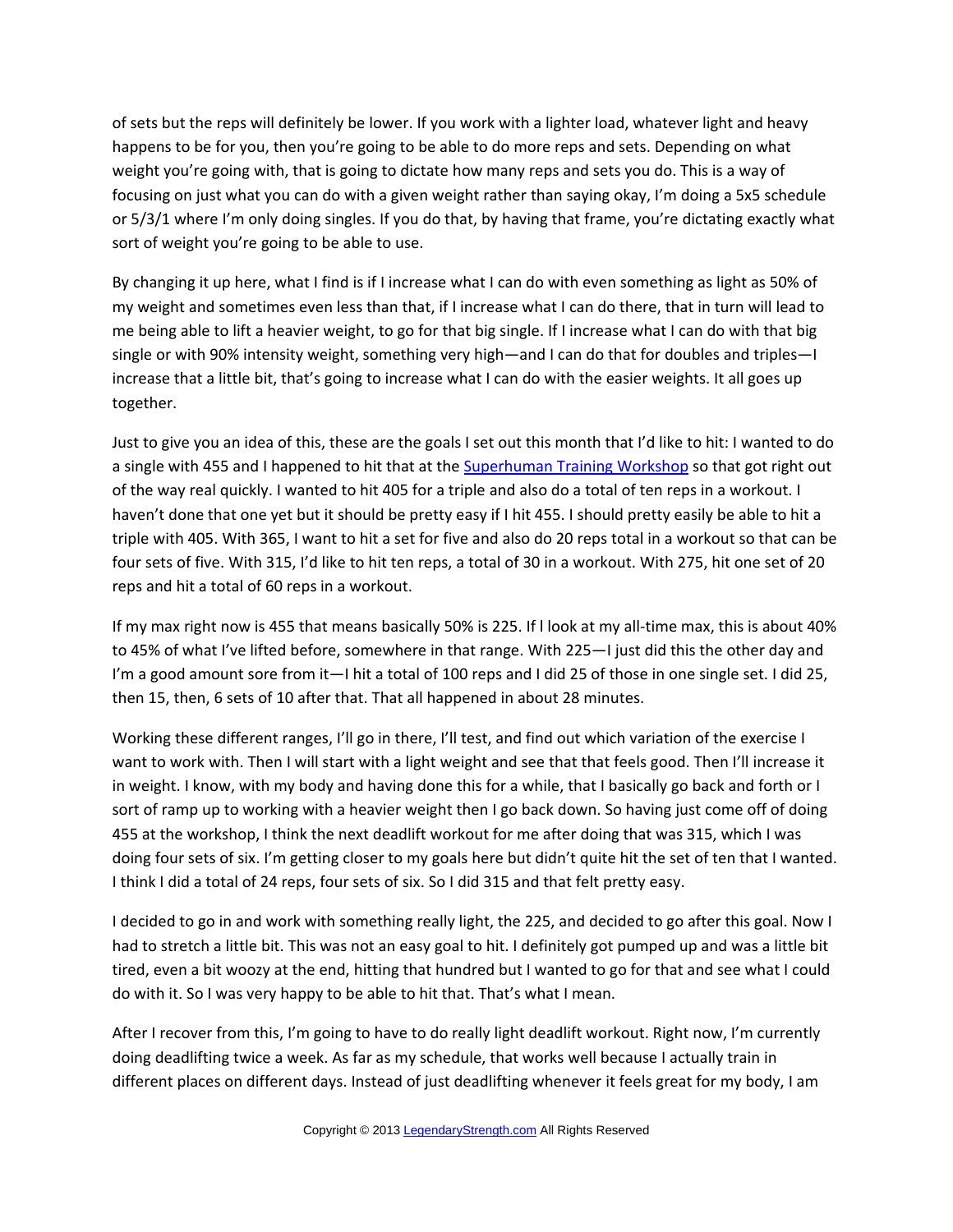sticking to these days. If it really doesn't feel good at all that day I will skip it but for the most part, I can find some variation on that day that will work well.

Since I'm sore and I'll probably still be sore, I'll probably be focusing more on some of the accessory stuff like doing these partials the next time I go in. After that, I'm probably going to be able to work with a heavier weight. Maybe I'll go with 405 or 365, something like that, and just see how it feels for me. Then after I do that, I may be able to ramp up and hit another really heavy single again. This is how my body seems to work with this exercise, working with these variations with the schedule I have. It works well for me.

I encourage you to take what info you can from what I've said here. There's a lot of info here. I should charge you for this information because this is really my whole deadlift program I've laid out here. This is a lot of great information and that is really what I do. I vary the exercises. I do the different variations and I vary the load that I'm working with, which in turn determines what sort of sets and reps I can do with it. I always follow my body's biofeedback. Sometimes, I'm following it more completely. Other times, it's just sort of taken into consideration.

This is what I do and this is what's going to lead me to breaking 600 pounds in the deadlift this year. I guarantee it. I'm already up there. I hit 455 much easier than I expected to be able to hit it this month and I did it at the start. Granted I was at a workshop with the whole group effect, which always helps out and everything, but I was able to hit it there so that means I should be able to get to 505. By March I should be able to match my previous best and then after that, it's all new intensity PRs that I'm hitting along the way.

The last thing I want to leave you with is a couple more resources and ideas for deadlift training. If you don't have a coach, you can still learn this exercise. It's actually a pretty simple exercise but there are a lot of small details you really want to know about so it is something worth learning about. I recently picked up that new product from Pavel Tsatsouline and Andy Bolton called *[Deadlift Dynamite](http://legendarystrength.com/go/deadliftdynamite/)*. It looks pretty good. I've only scanned through it. I started reading it but I haven't gotten into the meat of what's on there. I figured I could learn a couple of things in there that would really help me with my deadlift so I'll provide a link to that if it's still available. I believe it is on the website. I'll post links to this stuff on [LegendaryStrenth.com](http://LegendaryStrenth.com/) where this podcast is posted.

As I mentioned, at the recent [Superhuman Workshop,](http://superhumanworkshop.com/) Dru Patrick was coaching everybody in the deadlift. People were having lots of success, lots of PRs and everything right there. There were some really cool stuff that I picked up. We're going to be having the videos of all that released relatively shortly, within the next couple of weeks. I've got a lot of editing to do but that is coming along so I highly encourage you to check that out. We have information not just for the deadlift but in all sorts of different areas. You can either pick up the whole set, which is highly encouraged because there's so much great there, or individual stuff. We're trying something new this time. Anyway, we'll have more details about that coming out next week so definitely keep your eyes and ears peeled for that.

I'll also provide some other links on my blog if I think of anything else. I'll also link to some of my articles about training the deadlift, the video of my doing the 505, the Jefferson deadlift, and all that stuff so be Copyright © 2013 [LegendaryStrength.com](http://www.LegendaryStrength.com/) All Rights Reserved